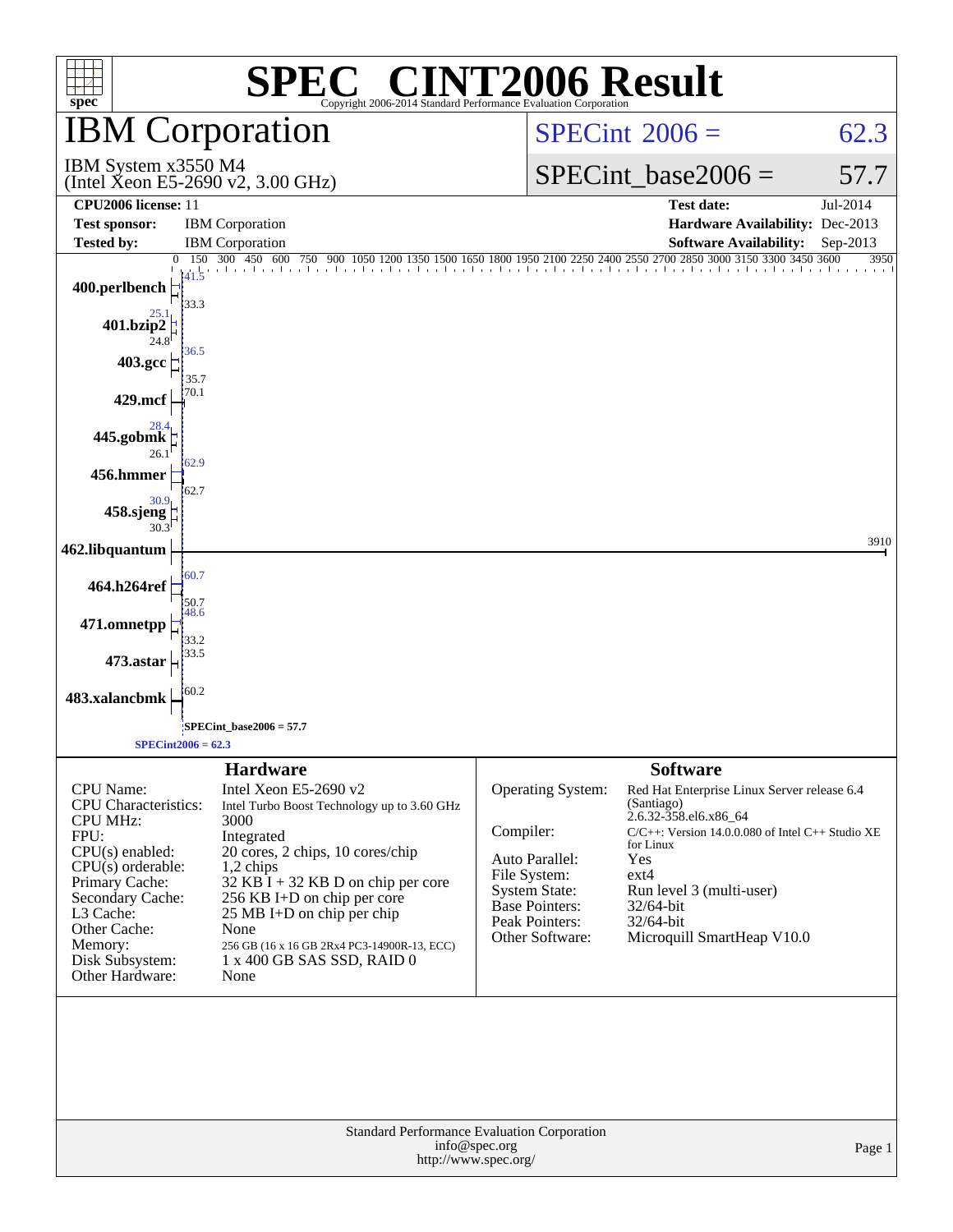

### IBM Corporation

#### $SPECint2006 = 62.3$  $SPECint2006 = 62.3$

IBM System x3550 M4

(Intel Xeon E5-2690 v2, 3.00 GHz)

SPECint base2006 =  $57.7$ 

**[CPU2006 license:](http://www.spec.org/auto/cpu2006/Docs/result-fields.html#CPU2006license)** 11 **[Test date:](http://www.spec.org/auto/cpu2006/Docs/result-fields.html#Testdate)** Jul-2014 **[Test sponsor:](http://www.spec.org/auto/cpu2006/Docs/result-fields.html#Testsponsor)** IBM Corporation **[Hardware Availability:](http://www.spec.org/auto/cpu2006/Docs/result-fields.html#HardwareAvailability)** Dec-2013 **[Tested by:](http://www.spec.org/auto/cpu2006/Docs/result-fields.html#Testedby)** IBM Corporation **[Software Availability:](http://www.spec.org/auto/cpu2006/Docs/result-fields.html#SoftwareAvailability)** Sep-2013

#### **[Results Table](http://www.spec.org/auto/cpu2006/Docs/result-fields.html#ResultsTable)**

|                    | <b>Base</b>              |              |                                                              |       |                |              | <b>Peak</b>                                         |              |                |              |                |              |
|--------------------|--------------------------|--------------|--------------------------------------------------------------|-------|----------------|--------------|-----------------------------------------------------|--------------|----------------|--------------|----------------|--------------|
| <b>Benchmark</b>   | <b>Seconds</b>           | <b>Ratio</b> | <b>Seconds</b>                                               | Ratio | <b>Seconds</b> | <b>Ratio</b> | <b>Seconds</b>                                      | <b>Ratio</b> | <b>Seconds</b> | <b>Ratio</b> | <b>Seconds</b> | <b>Ratio</b> |
| 400.perlbench      | 294                      | 33.3         | 293                                                          | 33.3  | 293            | 33.3         | 235                                                 | 41.5         | 235            | 41.5         | 235            | 41.6         |
| 401.bzip2          | 389                      | 24.8         | 388                                                          | 24.9  | 389            | 24.8         | 385                                                 | 25.1         | 384            | 25.2         | 384            | 25.1         |
| $403.\mathrm{gcc}$ | 225                      | 35.7         | 225                                                          | 35.7  | 225            | 35.7         | 221                                                 | 36.5         | 220            | 36.5         | 220            | 36.5         |
| $429$ .mcf         | 132                      | 69.1         | 130                                                          | 70.3  | 130            | 70.1         | 132                                                 | 69.1         | 130            | 70.3         | 130            | 70.1         |
| $445$ .gobmk       | 403                      | 26.1         | 401                                                          | 26.1  | 403            | 26.0         | 369                                                 | 28.4         | 369            | 28.4         | 369            | 28.4         |
| $456.$ hmmer       | 149                      | 62.7         | 149                                                          | 62.6  | 148            | 62.9         | 148                                                 | 62.9         | 148            | 62.9         | 151            | 61.9         |
| $458$ .sjeng       | 400                      | 30.2         | 399                                                          | 30.3  | <u>399</u>     | 30.3         | 391                                                 | 30.9         | <u>391</u>     | 30.9         | 392            | 30.9         |
| 462.libquantum     | 5.30                     | 3910         | 5.30                                                         | 3910  | 5.30           | 3910         | 5.30                                                | 3910         | 5.30           | 3910         | 5.30           | 3910         |
| 464.h264ref        | 436                      | 50.7         | 438                                                          | 50.5  | 437            | 50.7         | 365                                                 | 60.7         | 365            | 60.6         | 365            | 60.7         |
| 471.omnetpp        | 188                      | 33.2         | 187                                                          | 33.4  | 189            | 33.0         | 128                                                 | 48.8         | <u>129</u>     | 48.6         | 135            | 46.4         |
| $473$ . astar      | 210                      | 33.5         | 209                                                          | 33.6  | 210            | 33.4         | 210                                                 | 33.5         | 209            | 33.6         | 210            | 33.4         |
| 483.xalancbmk      | 115                      | 60.2         | 115                                                          | 60.0  | 114            | 60.4         | 115                                                 | 60.2         | 115            | 60.0         | 114            | 60.4         |
|                    | $D = 14.2$ and $D = 2.3$ |              | المتحمل ومتحدث بجحافة والمكافئة وبالمستر والمستراة والارامية |       |                |              | Deld and called to contact the control of the disco |              |                |              |                |              |

Results appear in the [order in which they were run.](http://www.spec.org/auto/cpu2006/Docs/result-fields.html#RunOrder) Bold underlined text [indicates a median measurement.](http://www.spec.org/auto/cpu2006/Docs/result-fields.html#Median)

#### **[Operating System Notes](http://www.spec.org/auto/cpu2006/Docs/result-fields.html#OperatingSystemNotes)**

 Stack size set to unlimited using "ulimit -s unlimited" Zone reclaim mode enabled with: echo 1 > /proc/sys/vm/zone\_reclaim\_mode Intel Idle Driver disabled with the following Linux kernel parameter in /etc/grub.conf: intel\_idle.max\_cstate=0

#### **[Platform Notes](http://www.spec.org/auto/cpu2006/Docs/result-fields.html#PlatformNotes)**

 BIOS setting: Operating Mode set to Maximum Performance Hyper-Threading set to Disable Sysinfo program /home/SPECcpu-20140116-ic14.0/config/sysinfo.rev6818 \$Rev: 6818 \$ \$Date:: 2012-07-17 #\$ e86d102572650a6e4d596a3cee98f191 running on x3550M4 Wed Jul 23 11:42:04 2014

 This section contains SUT (System Under Test) info as seen by some common utilities. To remove or add to this section, see: <http://www.spec.org/cpu2006/Docs/config.html#sysinfo>

 From /proc/cpuinfo model name : Intel(R) Xeon(R) CPU E5-2690 v2 @ 3.00GHz 2 "physical id"s (chips) 20 "processors" cores, siblings (Caution: counting these is hw and system dependent. The following excerpts from /proc/cpuinfo might not be reliable. Use with caution.) cpu cores : 10

Continued on next page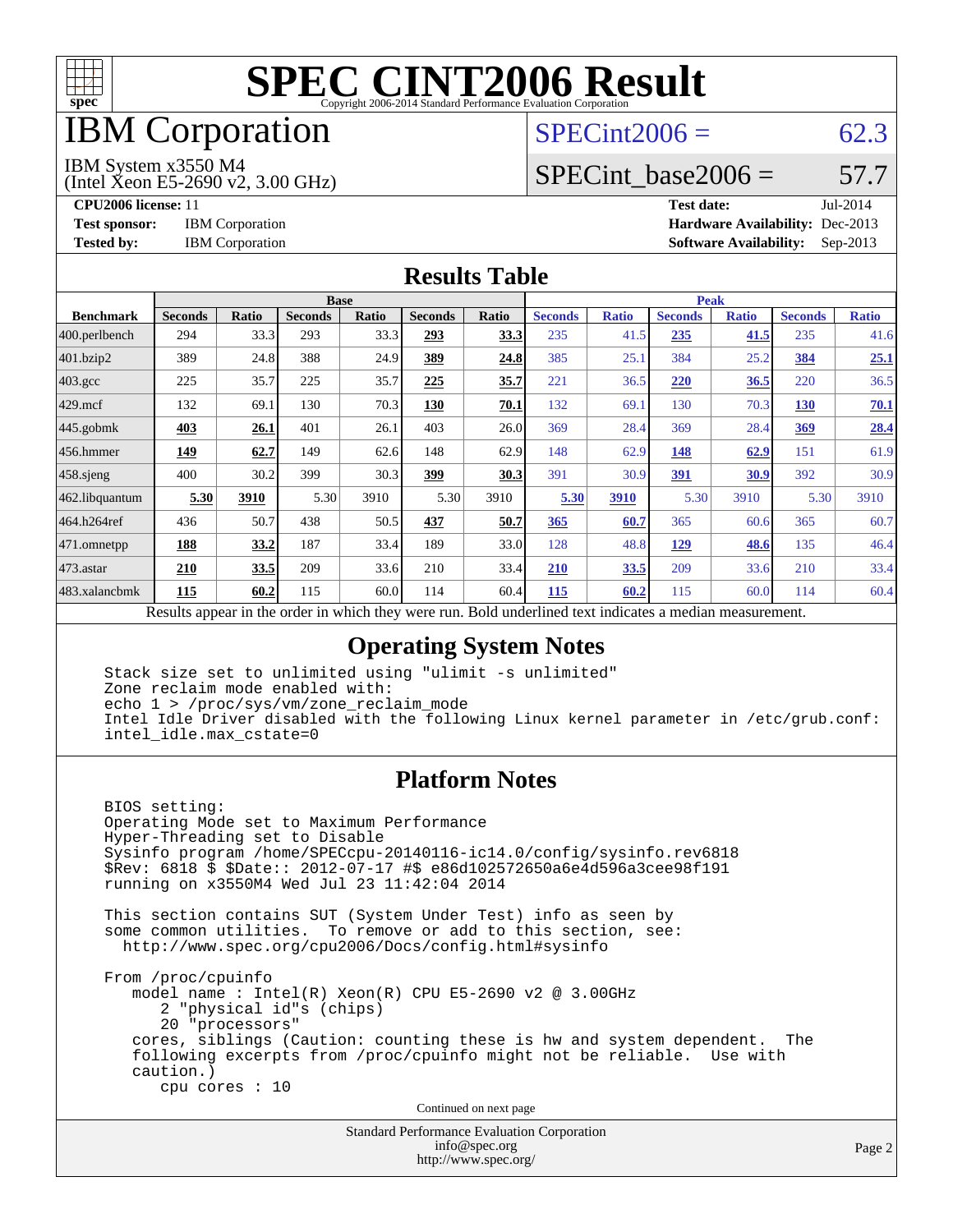

IBM Corporation

 $SPECint2006 = 62.3$  $SPECint2006 = 62.3$ 

(Intel Xeon E5-2690 v2, 3.00 GHz) IBM System x3550 M4

SPECint base2006 =  $57.7$ 

**[CPU2006 license:](http://www.spec.org/auto/cpu2006/Docs/result-fields.html#CPU2006license)** 11 **[Test date:](http://www.spec.org/auto/cpu2006/Docs/result-fields.html#Testdate)** Jul-2014 **[Test sponsor:](http://www.spec.org/auto/cpu2006/Docs/result-fields.html#Testsponsor)** IBM Corporation **[Hardware Availability:](http://www.spec.org/auto/cpu2006/Docs/result-fields.html#HardwareAvailability)** Dec-2013 **[Tested by:](http://www.spec.org/auto/cpu2006/Docs/result-fields.html#Testedby)** IBM Corporation **[Software Availability:](http://www.spec.org/auto/cpu2006/Docs/result-fields.html#SoftwareAvailability)** Sep-2013

#### **[Platform Notes \(Continued\)](http://www.spec.org/auto/cpu2006/Docs/result-fields.html#PlatformNotes)**

 siblings : 10 physical 0: cores 0 1 2 3 4 8 9 10 11 12 physical 1: cores 0 1 2 3 4 8 9 10 11 12 cache size : 25600 KB From /proc/meminfo MemTotal: 264465080 kB HugePages\_Total: 0<br>Hugepagesize: 2048 kB Hugepagesize: /usr/bin/lsb\_release -d Red Hat Enterprise Linux Server release 6.4 (Santiago) From /etc/\*release\* /etc/\*version\* redhat-release: Red Hat Enterprise Linux Server release 6.4 (Santiago) system-release: Red Hat Enterprise Linux Server release 6.4 (Santiago) system-release-cpe: cpe:/o:redhat:enterprise\_linux:6server:ga:server uname -a: Linux x3550M4 2.6.32-358.18.1.el6.x86\_64 #1 SMP Fri Aug 2 17:04:38 EDT 2013 x86\_64 x86\_64 x86\_64 GNU/Linux run-level 3 Jul 22 14:20 SPEC is set to: /home/SPECcpu-20140116-ic14.0 Size Used Avail Use% Mounted on /dev/mapper/vg\_x3550m4-lv\_home ext4 312G 207G 90G 70% /home Additional information from dmidecode: BIOS IBM -[D7E133GUS-1.50]- 08/09/2013 Memory: 8x Not Specified Not Specified 16x Samsung M393B2G70QH0-CMA 16 GB 1867 MHz 2 rank

(End of data from sysinfo program)

#### **[General Notes](http://www.spec.org/auto/cpu2006/Docs/result-fields.html#GeneralNotes)**

Environment variables set by runspec before the start of the run:  $KMP$  AFFINITY = "granularity=fine, scatter" LD\_LIBRARY\_PATH = "/home/SPECcpu-20140116-ic14.0/libs/32:/home/SPECcpu-20140116-ic14.0/libs/64:/home/SPECcpu-20140116-ic14.0/sh" OMP\_NUM\_THREADS = "20" Binaries compiled on a system with 1x Core i7-860 CPU + 8GB memory using RedHat EL 6.4 Transparent Huge Pages enabled with: echo always > /sys/kernel/mm/redhat\_transparent\_hugepage/enabled runspec command invoked through numactl i.e.:

numactl --interleave=all runspec <etc>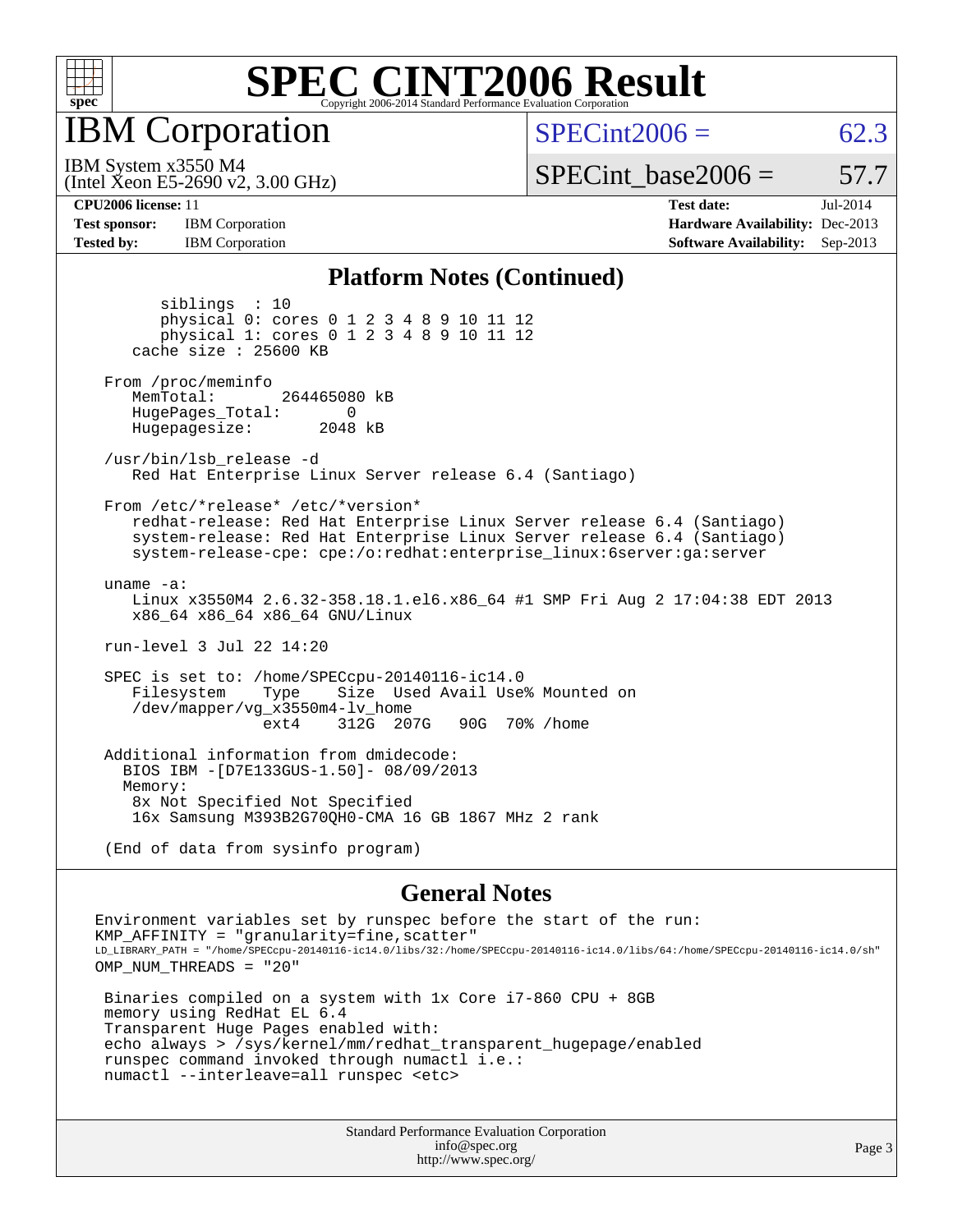

### IBM Corporation

 $SPECint2006 = 62.3$  $SPECint2006 = 62.3$ 

(Intel Xeon E5-2690 v2, 3.00 GHz) IBM System x3550 M4

SPECint base2006 =  $57.7$ 

**[Test sponsor:](http://www.spec.org/auto/cpu2006/Docs/result-fields.html#Testsponsor)** IBM Corporation **[Hardware Availability:](http://www.spec.org/auto/cpu2006/Docs/result-fields.html#HardwareAvailability)** Dec-2013

**[CPU2006 license:](http://www.spec.org/auto/cpu2006/Docs/result-fields.html#CPU2006license)** 11 **[Test date:](http://www.spec.org/auto/cpu2006/Docs/result-fields.html#Testdate)** Jul-2014 **[Tested by:](http://www.spec.org/auto/cpu2006/Docs/result-fields.html#Testedby)** IBM Corporation **[Software Availability:](http://www.spec.org/auto/cpu2006/Docs/result-fields.html#SoftwareAvailability)** Sep-2013

### **[Base Compiler Invocation](http://www.spec.org/auto/cpu2006/Docs/result-fields.html#BaseCompilerInvocation)**

[C benchmarks](http://www.spec.org/auto/cpu2006/Docs/result-fields.html#Cbenchmarks):  $\text{icc}$   $-\text{m64}$ 

[C++ benchmarks:](http://www.spec.org/auto/cpu2006/Docs/result-fields.html#CXXbenchmarks) [icpc -m64](http://www.spec.org/cpu2006/results/res2014q3/cpu2006-20140727-30631.flags.html#user_CXXbase_intel_icpc_64bit_fc66a5337ce925472a5c54ad6a0de310)

#### **[Base Portability Flags](http://www.spec.org/auto/cpu2006/Docs/result-fields.html#BasePortabilityFlags)**

 400.perlbench: [-DSPEC\\_CPU\\_LP64](http://www.spec.org/cpu2006/results/res2014q3/cpu2006-20140727-30631.flags.html#b400.perlbench_basePORTABILITY_DSPEC_CPU_LP64) [-DSPEC\\_CPU\\_LINUX\\_X64](http://www.spec.org/cpu2006/results/res2014q3/cpu2006-20140727-30631.flags.html#b400.perlbench_baseCPORTABILITY_DSPEC_CPU_LINUX_X64) 401.bzip2: [-DSPEC\\_CPU\\_LP64](http://www.spec.org/cpu2006/results/res2014q3/cpu2006-20140727-30631.flags.html#suite_basePORTABILITY401_bzip2_DSPEC_CPU_LP64) 403.gcc: [-DSPEC\\_CPU\\_LP64](http://www.spec.org/cpu2006/results/res2014q3/cpu2006-20140727-30631.flags.html#suite_basePORTABILITY403_gcc_DSPEC_CPU_LP64) 429.mcf: [-DSPEC\\_CPU\\_LP64](http://www.spec.org/cpu2006/results/res2014q3/cpu2006-20140727-30631.flags.html#suite_basePORTABILITY429_mcf_DSPEC_CPU_LP64) 445.gobmk: [-DSPEC\\_CPU\\_LP64](http://www.spec.org/cpu2006/results/res2014q3/cpu2006-20140727-30631.flags.html#suite_basePORTABILITY445_gobmk_DSPEC_CPU_LP64) 456.hmmer: [-DSPEC\\_CPU\\_LP64](http://www.spec.org/cpu2006/results/res2014q3/cpu2006-20140727-30631.flags.html#suite_basePORTABILITY456_hmmer_DSPEC_CPU_LP64) 458.sjeng: [-DSPEC\\_CPU\\_LP64](http://www.spec.org/cpu2006/results/res2014q3/cpu2006-20140727-30631.flags.html#suite_basePORTABILITY458_sjeng_DSPEC_CPU_LP64) 462.libquantum: [-DSPEC\\_CPU\\_LP64](http://www.spec.org/cpu2006/results/res2014q3/cpu2006-20140727-30631.flags.html#suite_basePORTABILITY462_libquantum_DSPEC_CPU_LP64) [-DSPEC\\_CPU\\_LINUX](http://www.spec.org/cpu2006/results/res2014q3/cpu2006-20140727-30631.flags.html#b462.libquantum_baseCPORTABILITY_DSPEC_CPU_LINUX) 464.h264ref: [-DSPEC\\_CPU\\_LP64](http://www.spec.org/cpu2006/results/res2014q3/cpu2006-20140727-30631.flags.html#suite_basePORTABILITY464_h264ref_DSPEC_CPU_LP64) 471.omnetpp: [-DSPEC\\_CPU\\_LP64](http://www.spec.org/cpu2006/results/res2014q3/cpu2006-20140727-30631.flags.html#suite_basePORTABILITY471_omnetpp_DSPEC_CPU_LP64) 473.astar: [-DSPEC\\_CPU\\_LP64](http://www.spec.org/cpu2006/results/res2014q3/cpu2006-20140727-30631.flags.html#suite_basePORTABILITY473_astar_DSPEC_CPU_LP64) 483.xalancbmk: [-DSPEC\\_CPU\\_LP64](http://www.spec.org/cpu2006/results/res2014q3/cpu2006-20140727-30631.flags.html#suite_basePORTABILITY483_xalancbmk_DSPEC_CPU_LP64) [-DSPEC\\_CPU\\_LINUX](http://www.spec.org/cpu2006/results/res2014q3/cpu2006-20140727-30631.flags.html#b483.xalancbmk_baseCXXPORTABILITY_DSPEC_CPU_LINUX)

#### **[Base Optimization Flags](http://www.spec.org/auto/cpu2006/Docs/result-fields.html#BaseOptimizationFlags)**

[C benchmarks](http://www.spec.org/auto/cpu2006/Docs/result-fields.html#Cbenchmarks):

[-xSSE4.2](http://www.spec.org/cpu2006/results/res2014q3/cpu2006-20140727-30631.flags.html#user_CCbase_f-xSSE42_f91528193cf0b216347adb8b939d4107) [-ipo](http://www.spec.org/cpu2006/results/res2014q3/cpu2006-20140727-30631.flags.html#user_CCbase_f-ipo) [-O3](http://www.spec.org/cpu2006/results/res2014q3/cpu2006-20140727-30631.flags.html#user_CCbase_f-O3) [-no-prec-div](http://www.spec.org/cpu2006/results/res2014q3/cpu2006-20140727-30631.flags.html#user_CCbase_f-no-prec-div) [-parallel](http://www.spec.org/cpu2006/results/res2014q3/cpu2006-20140727-30631.flags.html#user_CCbase_f-parallel) [-opt-prefetch](http://www.spec.org/cpu2006/results/res2014q3/cpu2006-20140727-30631.flags.html#user_CCbase_f-opt-prefetch) [-auto-p32](http://www.spec.org/cpu2006/results/res2014q3/cpu2006-20140727-30631.flags.html#user_CCbase_f-auto-p32)

[C++ benchmarks:](http://www.spec.org/auto/cpu2006/Docs/result-fields.html#CXXbenchmarks)

[-xSSE4.2](http://www.spec.org/cpu2006/results/res2014q3/cpu2006-20140727-30631.flags.html#user_CXXbase_f-xSSE42_f91528193cf0b216347adb8b939d4107) [-ipo](http://www.spec.org/cpu2006/results/res2014q3/cpu2006-20140727-30631.flags.html#user_CXXbase_f-ipo) [-O3](http://www.spec.org/cpu2006/results/res2014q3/cpu2006-20140727-30631.flags.html#user_CXXbase_f-O3) [-no-prec-div](http://www.spec.org/cpu2006/results/res2014q3/cpu2006-20140727-30631.flags.html#user_CXXbase_f-no-prec-div) [-opt-prefetch](http://www.spec.org/cpu2006/results/res2014q3/cpu2006-20140727-30631.flags.html#user_CXXbase_f-opt-prefetch) [-auto-p32](http://www.spec.org/cpu2006/results/res2014q3/cpu2006-20140727-30631.flags.html#user_CXXbase_f-auto-p32) [-Wl,-z,muldefs](http://www.spec.org/cpu2006/results/res2014q3/cpu2006-20140727-30631.flags.html#user_CXXbase_link_force_multiple1_74079c344b956b9658436fd1b6dd3a8a) [-L/sh -lsmartheap64](http://www.spec.org/cpu2006/results/res2014q3/cpu2006-20140727-30631.flags.html#user_CXXbase_SmartHeap64_ed4ef857ce90951921efb0d91eb88472)

#### **[Base Other Flags](http://www.spec.org/auto/cpu2006/Docs/result-fields.html#BaseOtherFlags)**

[C benchmarks](http://www.spec.org/auto/cpu2006/Docs/result-fields.html#Cbenchmarks):

403.gcc: [-Dalloca=\\_alloca](http://www.spec.org/cpu2006/results/res2014q3/cpu2006-20140727-30631.flags.html#b403.gcc_baseEXTRA_CFLAGS_Dalloca_be3056838c12de2578596ca5467af7f3)

### **[Peak Compiler Invocation](http://www.spec.org/auto/cpu2006/Docs/result-fields.html#PeakCompilerInvocation)**

[C benchmarks \(except as noted below\)](http://www.spec.org/auto/cpu2006/Docs/result-fields.html#Cbenchmarksexceptasnotedbelow):  $\text{icc}$  -m64

Continued on next page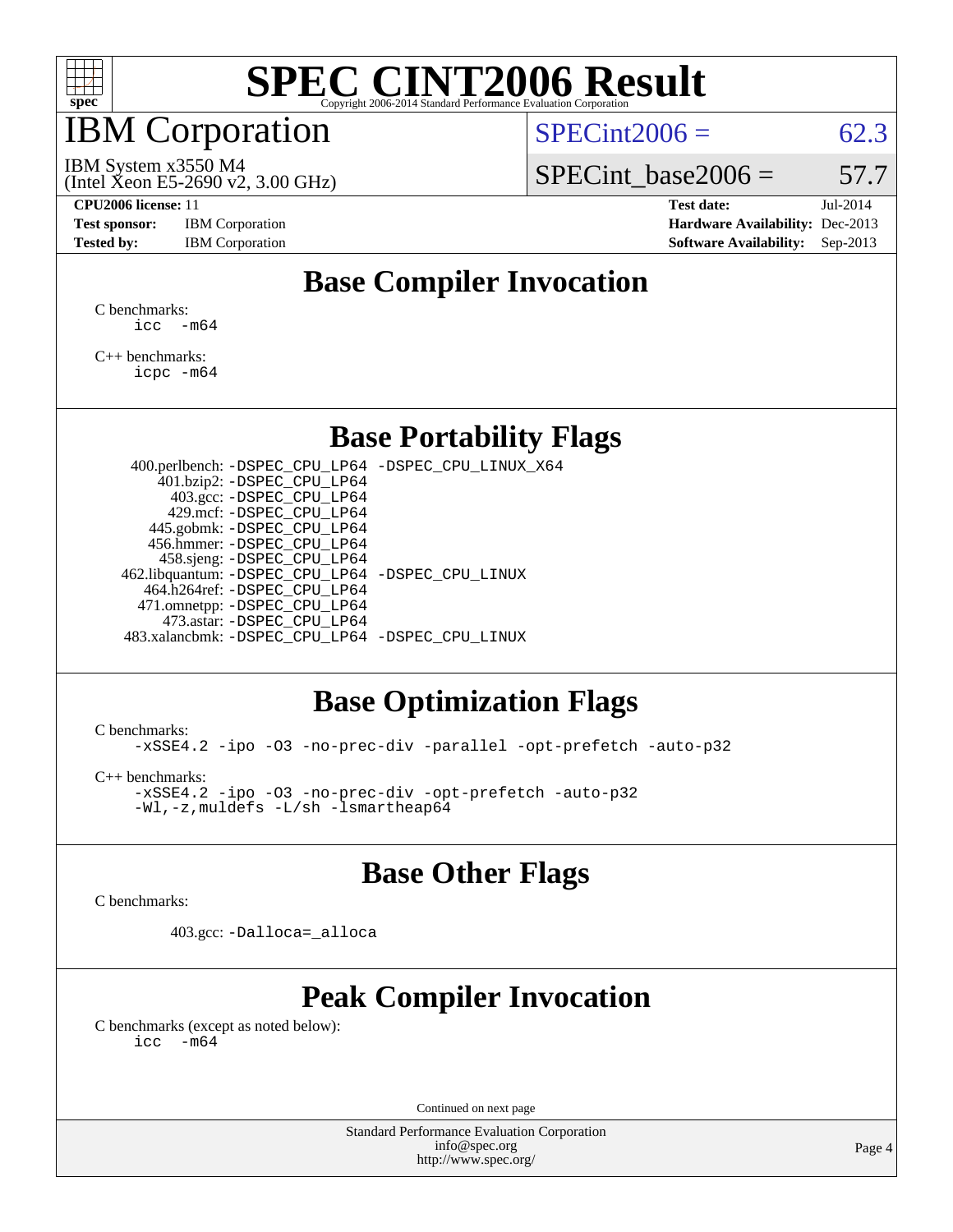

IBM Corporation

 $SPECint2006 = 62.3$  $SPECint2006 = 62.3$ 

(Intel Xeon E5-2690 v2, 3.00 GHz) IBM System x3550 M4

SPECint base2006 =  $57.7$ 

**[CPU2006 license:](http://www.spec.org/auto/cpu2006/Docs/result-fields.html#CPU2006license)** 11 **[Test date:](http://www.spec.org/auto/cpu2006/Docs/result-fields.html#Testdate)** Jul-2014 **[Test sponsor:](http://www.spec.org/auto/cpu2006/Docs/result-fields.html#Testsponsor)** IBM Corporation **[Hardware Availability:](http://www.spec.org/auto/cpu2006/Docs/result-fields.html#HardwareAvailability)** Dec-2013 [Tested by:](http://www.spec.org/auto/cpu2006/Docs/result-fields.html#Testedby) IBM Corporation **[Software Availability:](http://www.spec.org/auto/cpu2006/Docs/result-fields.html#SoftwareAvailability)** Sep-2013

# **[Peak Compiler Invocation \(Continued\)](http://www.spec.org/auto/cpu2006/Docs/result-fields.html#PeakCompilerInvocation)**

400.perlbench: [icc -m32](http://www.spec.org/cpu2006/results/res2014q3/cpu2006-20140727-30631.flags.html#user_peakCCLD400_perlbench_intel_icc_a6a621f8d50482236b970c6ac5f55f93)

445.gobmk: [icc -m32](http://www.spec.org/cpu2006/results/res2014q3/cpu2006-20140727-30631.flags.html#user_peakCCLD445_gobmk_intel_icc_a6a621f8d50482236b970c6ac5f55f93)

464.h264ref: [icc -m32](http://www.spec.org/cpu2006/results/res2014q3/cpu2006-20140727-30631.flags.html#user_peakCCLD464_h264ref_intel_icc_a6a621f8d50482236b970c6ac5f55f93)

[C++ benchmarks \(except as noted below\):](http://www.spec.org/auto/cpu2006/Docs/result-fields.html#CXXbenchmarksexceptasnotedbelow) [icpc -m64](http://www.spec.org/cpu2006/results/res2014q3/cpu2006-20140727-30631.flags.html#user_CXXpeak_intel_icpc_64bit_fc66a5337ce925472a5c54ad6a0de310)

471.omnetpp: [icpc -m32](http://www.spec.org/cpu2006/results/res2014q3/cpu2006-20140727-30631.flags.html#user_peakCXXLD471_omnetpp_intel_icpc_4e5a5ef1a53fd332b3c49e69c3330699)

#### **[Peak Portability Flags](http://www.spec.org/auto/cpu2006/Docs/result-fields.html#PeakPortabilityFlags)**

```
 400.perlbench: -DSPEC_CPU_LINUX_IA32
    401.bzip2: -DSPEC_CPU_LP64
      403.gcc: -DSPEC_CPU_LP64
     429.mcf: -DSPEC_CPU_LP64
   456.hmmer: -DSPEC_CPU_LP64
    458.sjeng: -DSPEC_CPU_LP64
462.libquantum: -DSPEC_CPU_LP64 -DSPEC_CPU_LINUX
     473.astar: -DSPEC_CPU_LP64
483.xalancbmk: -DSPEC_CPU_LP64 -DSPEC_CPU_LINUX
```
## **[Peak Optimization Flags](http://www.spec.org/auto/cpu2006/Docs/result-fields.html#PeakOptimizationFlags)**

[C benchmarks](http://www.spec.org/auto/cpu2006/Docs/result-fields.html#Cbenchmarks):

```
 400.perlbench: -xSSE4.2(pass 2) -prof-gen(pass 1) -ipo(pass 2)
           -O3(pass 2) -no-prec-div(pass 2) -prof-use(pass 2)
          -opt-prefetch -ansi-alias
   401.bzip2: -xSSE4.2(pass 2) -prof-gen(pass 1) -ipo(pass 2)
           -O3(pass 2) -no-prec-div -prof-use(pass 2) -auto-ilp32
           -opt-prefetch -ansi-alias
    403.gcc: -xSSE4.2 -ipo -O3 -no-prec-div -inline-calloc
           -opt-malloc-options=3 -auto-ilp32
   429.mcf: basepeak = yes
  445.gobmk: -xSSE4.2(pass 2) -prof-gen(pass 1) -prof-use(pass 2)
           -ansi-alias
  456.hmmer: -xSSE4.2 -ipo -O3 -no-prec-div -unroll2 -auto-ilp32
           -ansi-alias
```
Continued on next page